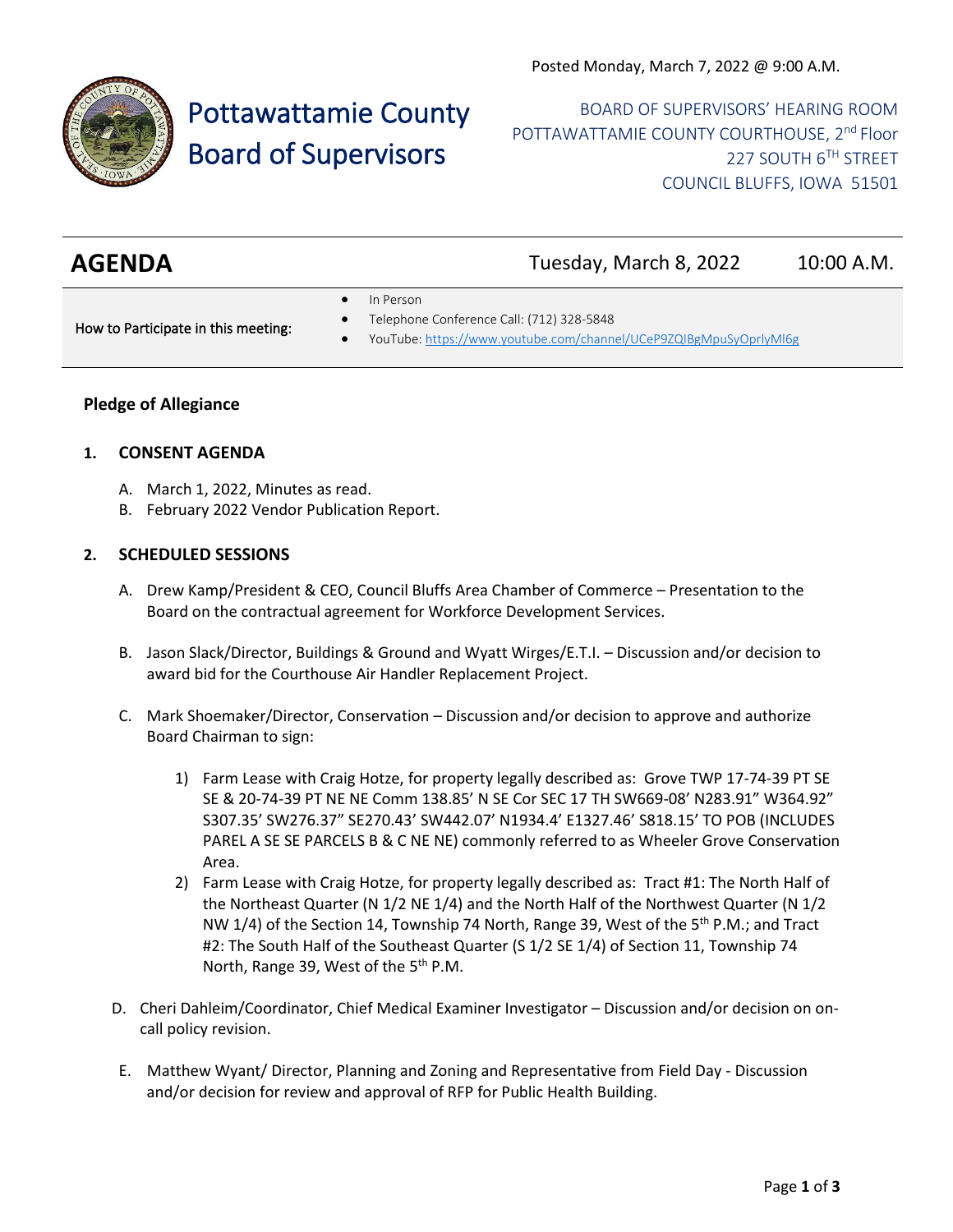## **3. OTHER**

- A. Becky Lenihan/ Tax and Finance Officer, Auditor's Office Discussion and/or decision to;
	- **1)** Approve and authorize the board to sign **Resolution No. 13-2022** FIXING DATE FOR A MEETING ON THE AUTHORIZATION OF A LOAN AGREEMENT AND THE ISSUANCE OF NOT TO EXCEED \$645,000 GENERAL OBLIGATION CAPITAL LOAN NOTES (ESSENTIAL COUNTY PURPOSE #1).
	- **2)** Approve and authorize the board to sign **Resolution No. 14-2022** FIXING DATE FOR A MEETING ON THE AUTHORIZATION OF A LOAN AGREEMENT AND THE ISSUANCE OF NOT TO EXCEED \$245,000 GENERAL OBLIGATION CAPITAL LOAN NOTES (ESSENTIAL COUNTY PURPOSE #2)
	- **3)** Approve and authorize the board to sign **Resolution No. 15-2022** FIXING DATE FOR A MEETING ON THE AUTHORIZATION OF A LOAN AGREEMENT AND THE ISSUANCE OF NOT TO EXCEED \$300,000 GENERAL OBLIGATION CAPITAL LOAN NOTES (GENERAL COUNTY PURPOSE #3)
	- **4)** Approve and authorize the board to sig**n Resolution No. 16-2022** FIXING DATE FOR A MEETING ON THE AUTHORIZATION OF A LOAN AGREEMENT AND THE ISSUANCE OF NOT TO EXCEED \$300,000 GENERAL OBLIGATION CAPITAL LOAN NOTES (GENERAL COUNTY PURPOSE #4)
	- **5)** Approve and authorize the board to sig**n Resolution No. 17-2022** FIXING DATE FOR A MEETING ON THE AUTHORIZATION OF A LOAN AGREEMENT AND THE ISSUANCE OF NOT TO EXCEED \$300,000 GENERAL OBLIGATION CAPITAL LOAN NOTES (GENERAL COUNTY PURPOSE #5)
	- **6)** Approve and authorize the board to sign **Resolution No. 18-2022** FIXING DATE FOR A MEETING ON THE AUTHORIZATION OF A LOAN AGREEMENT AND THE ISSUANCE OF NOT TO EXCEED \$120,000 GENERAL OBLIGATION CAPITAL LOAN NOTES (GENERAL COUNTY PURPOSE #6)
	- **7)** Approve and authorize the board to sign **Resolution No. 19-2022** FIXING DATE FOR A MEETING ON THE AUTHORIZATION OF A LOAN AGREEMENT AND THE ISSUANCE OF NOT TO EXCEED \$90,000 GENERAL OBLIGATION CAPITAL LOAN NOTES (GENERAL COUNTY PURPOSE #7)
- B. Jana Lemrick/ Director, Human Resources Discussion and/or decision on FY 22/23 employee health insurance.

## **4. RECEIVED/FILED**

- A. Salary Action(s):
	- 1) Jail Payroll status change for Randy Elwood.
	- 2) Thriving Families Alliance Payroll status change Jordan Morse.
	- 3) Veteran Affairs Payroll status change Samuel Pettit
- B. Reports
	- 1) Sheriff's Report of Fees Disbursed and Collected for January 2022.
	- 2) Recorder Fee Book for February 2022.
- C. Minutes